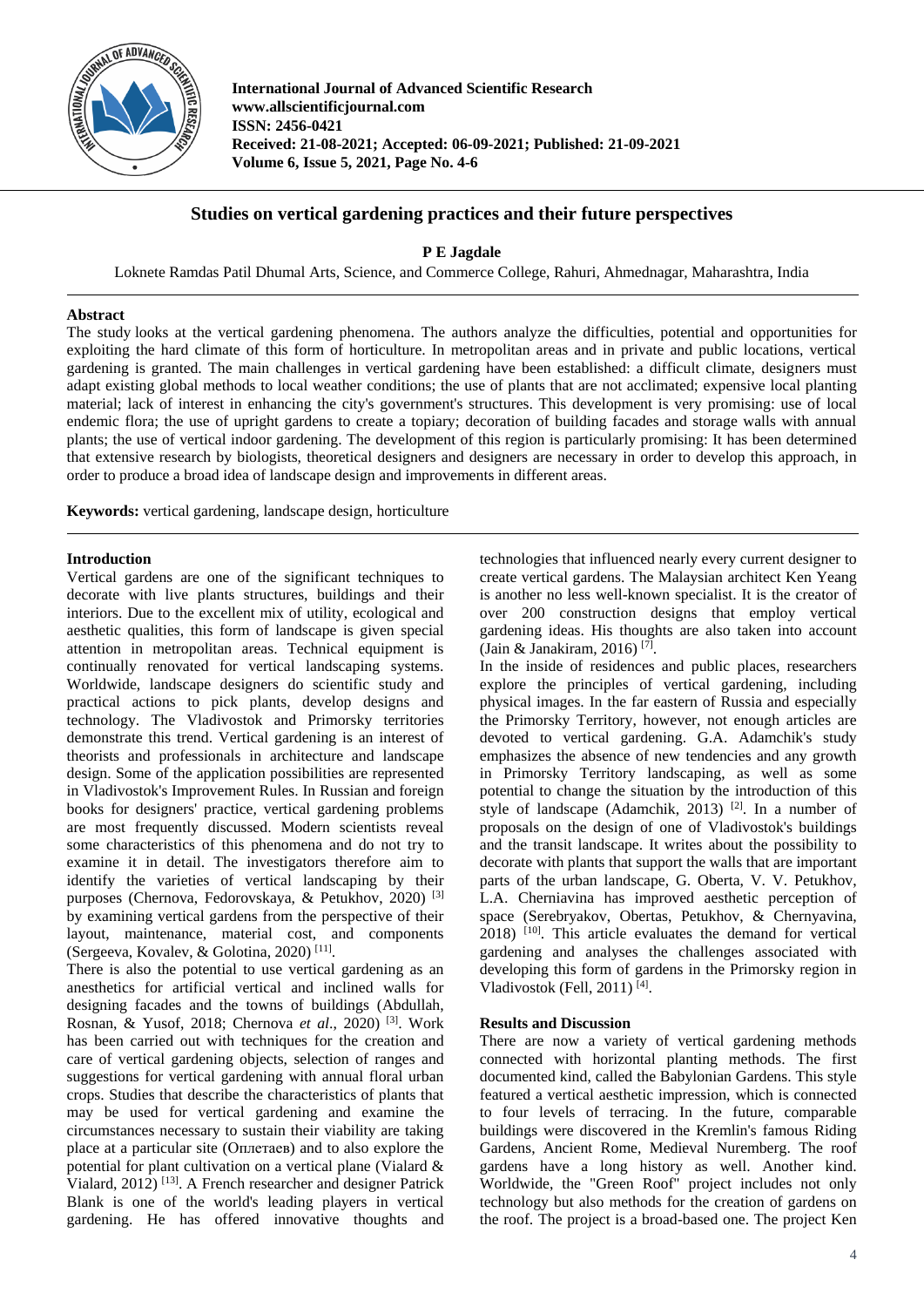Yeang creates high-rise structures with a design in ecodesign style may be ascribed to this kind. One of the simplest and most popular forms of vertical gardening is the development, with the assistance of creeping plants on a supporting and guiding structure, of a vertical plant composition. We also use different methods as supports and guidance frames to refer to the same sort as gardening of trees. The structure's height may exceed 25 meters in height. The next type of vertical gardening was the installation of balcony cases and seedlings with the same flower culture of the same structure. This kind is one way of decorating building façades in vertical gardening. In topiary gardening vertical gardening components are used. The development of contemporary art has led to the building of enormous, vertically read compositions of many plants of one or more different species. For gardening the volumetric values employing annuals, vertical structures also apply.

One of the most promising themes for environmental design was the Vertical Gardens proposal by botanist and French designer Patrick Blanc. Vertical gardens are the idea that horizontal landscaping methods are transferred to vertical in relation to the possibility of developing a few herbaceous, woody plants that are of modest growth without finding a root system in the soil. Such plants are not primarily horizontal and may grow on any surfaces. The Vertical Garden System, is patented. The essential concepts and the techniques for the building and design of vertical gardens that are important for most vertical gardening. It has a layered construction based on small components and a system of hydroponic plant food, so that the nutrients can be abandoned. The system with plants therefore has a low weight of no more than 30 kg per 1 sq.m. This prevents undue burden and eliminates the deterioration of structures on the walls (Salas *et al*., 2010) [9] . A review of the sources, together with personal observations of the authors, revealed this article that a careful selection of plant material is required to successfully construct the composition in the Vertical Garden System designs:

- Use mostly indigenous species and acclimatized plants in exceptional instances;
- Use long-lived plants not advised annual plants.
- Plants should be chosen on the basis of coexisting qualities. Sun-loving plants are therefore positioned above the tolerable shade. The aggressiveness of the plant with respect to other botanical species must be taken into account.
- Plants without a central stem are chosen that are independent of gravity due to their near relative location in the composition.

Plants produce a solid arrangement based on their bright and beautiful features. The designer's décor matches or conflicts with the architectural style. The proposal of Patrick Blanc therefore demonstrates a quality new approach to the creative elements of the flora-decorated vertical surface. Viewing the phrase "vertical gardening" remains conventional and shows how living plants are placed on vertical surfaces. The phrase "vertical gardens" is used to indicate the figurative and artistic content of plants in the arrangement. The Patrick Blanc approach is being shifted from landscape and urban area to interior designers of modern interior design. A panel is used for zoning and decoration of live plants, phytowalls or living walls. Thus, vertical landscaping exists of various kinds. Most of them may be utilized in or to some extent already used in Vladivostok's urban space and interior (Sahu & Sahu, 2014; Utami & Jayadi, 2011)<sup>[8]</sup>.

## **Perspectives**

In the external environment, we will explore several potential options, despite the fact that using the vertical planting creates apparent problems. New structures according to the idea of the point are being erected in the historic heart of the city. The resulting destruction of leisure spaces, squares and parks has a severe effect on the city's environment. We believe it might be possible to greatly enhance the ecology and look of urban facilities by developing various kinds of vertical gardening in the city, which do not occupy an area that is important. Different places also have a distinct uniqueness of botanical species that permit the introduction into urban objects of indigenous natural flora. For instance O. V. Khrapko, A. V., Kop'yeva, O. G. Ivanova (Hrapko, Kop'yova, & Ivanova, 2015) [5] innovations are present. The Regulation of vertical and roof gardening is in place in different areas. It has been proven that under these climatic circumstances the potential of vertical planting is restricted to three levels. Moreover, "these buildings and constructions feature facades or large plans without opening of exterior walls". Currently, research studies and practical trials in various areas are essential for the realization of ideas for vertical gardens in the town of Vladivostok (Ivanova, Ganzha, & Podkovyrov, 2020) <sup>[6]</sup>. The plants for future vertical gardens need to be examined and selected which are resistant to excessive insolation and salinization, strong breeze winds and southern temperature fluctuations. We need to investigate promising introductory like mosses and ferns. Projects of partial façade landscaping on the basis of a vertical garden system must be carried out with the monitoring of inhabitants and visitors' condition and reception of the subject. Search for possibilities to enhance the system for vertical gardening in order to nourish and maintain the appropriate temperature for plant life, especially for heating the system in a cold season. It is important to find ways to build compositions using detachable modules cleaned during the cold season. In particular, G.A. Adamchik writes on this. Research and experimentation on incorporation of already tested and novel forms in the city's visual image becomes significant under the climatic circumstances of the city of Vladivostok. For example, the construction of major topical figures, floral and yearly sculptures. These buildings can be continuously built and covered during the cold time with shields or ornamental coverings. In Vladivostok city and neighboring towns in Primorsky territory, such things have emerged several times. But no systematic work is being done in that direction. Simple numbers from annuals can be one of the steps to build cheap vertical gardening technology in Vladivostok. Begonias, viola, coleus are recommended for this purpose. These plants are light-saturated and climatefriendly.

Partial design of façades and walls of indigenous wines appears promising. We are able to observe lianas on the main facade of the Russian Academy of Sciences Botanical Garden Institute Far East. The retaining walls of the City are additionally decorated with annual and permanent plants in order to be integrated into the architectural complex of the city and to enhance the environment. The formation of this type of design in higher education institutions of different